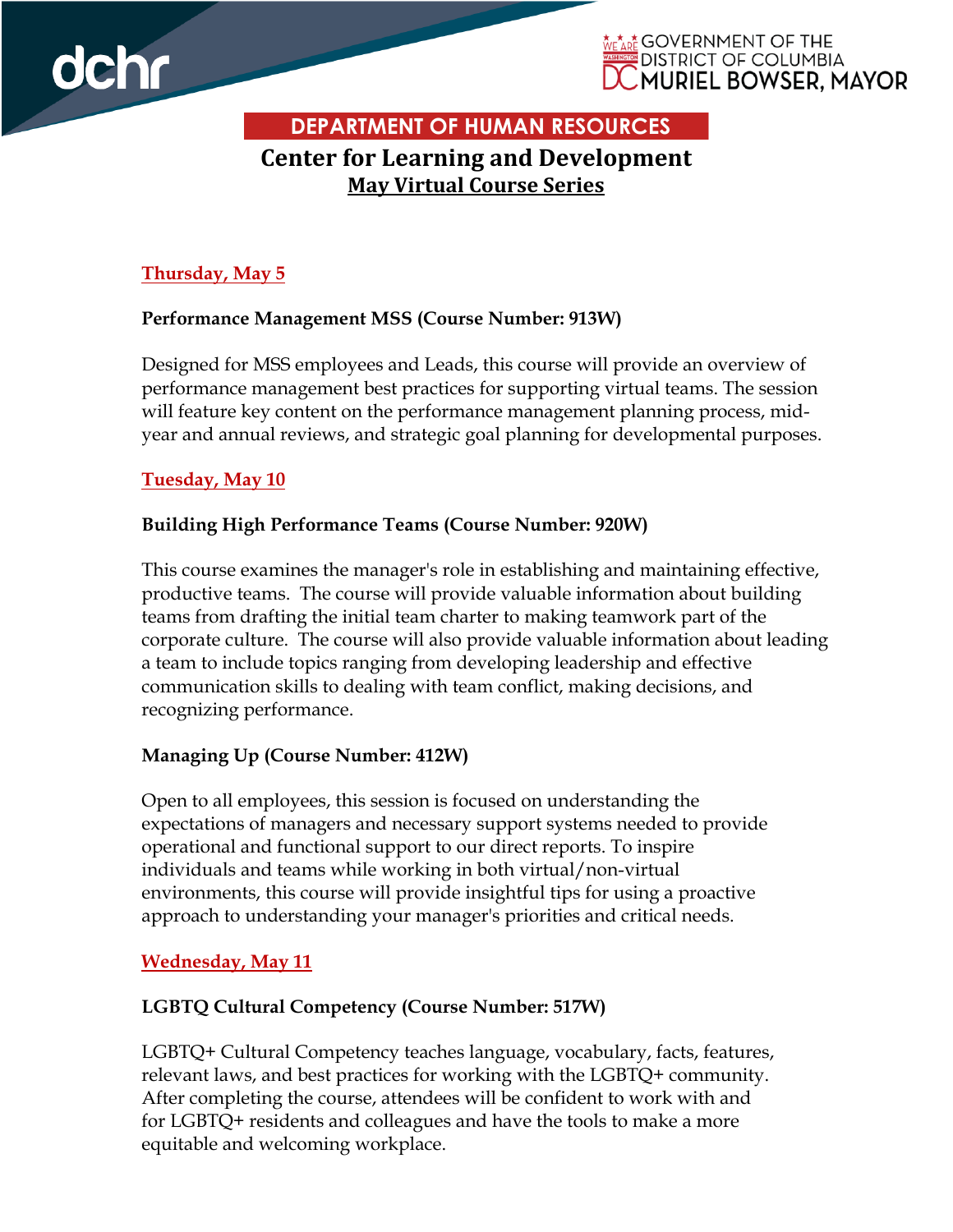### **PS Position Management (Course Number: 160)**

This course will guide users on appropriately updating position attributes and will identify all steps required to prepare a position for intended employee record changes. In addition, the course should users provide users with a complete understanding of the cycle from Labor Administration to Position Management and its effects on HR Processing. A few of the many topics discussed are creating, updating, and modifying a Position Number successfully.

## **Sexual Harassment Prevention MSS (Course Number: 507A)**

The district, through the new Mayor's Order 2017-313 has clearly outlined its sexual harassment policy, guidance, and procedures. We want to emphasize the shared responsibility of all District managers, supervisors, and employees to assure a workplace free of discrimination and harassment. It is our goal to assume that all our employees are treated with dignity and respect, resulting in a higher performing work force.

# **Thursday, May 12**

## **Advancing Racial Equity: The Role of Government (Course Number: AE202)**

This training is designed to better equip District employees to identify and address issues of racial equity. The goal of the trainings is to increase staff's foundational knowledge of varying types of racism and the mechanism that have perpetuated racism, deepen discussions on dismantling race inequities, and build capacity in using racial equity tools that are essential to advancing race equity across departmental policies, programs, and practices - creating a fair and just District Government.

## **Communicating Non-Defensively (Course Number: 501W)**

Employees will gain a clear understanding of why all people are naturally defensive, learn the symptoms and consequences of inappropriate defensiveness and learn how to disengage from a defensive position. Employees also will learn how to empathize with and disarm a defensive person, how to inquire and focus on the issues, how to non-defensively disclose their own needs and goals and depersonalize the issues.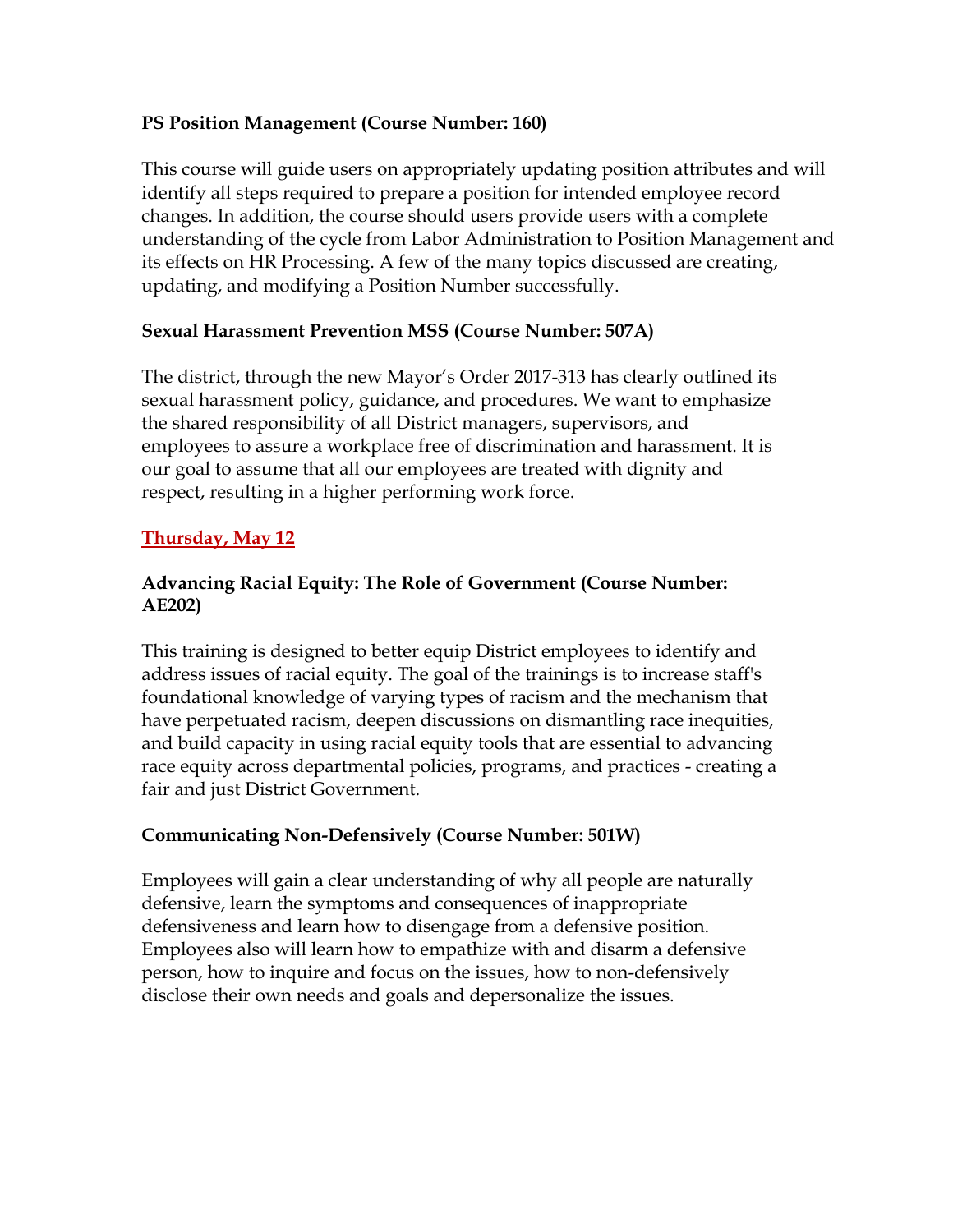## **PS Core HR (Course Number: 161)**

Enrollees must currently have a PeopleSoft role as an HR Advisor, Assistant HR Advisor, or HR Administrator to participate in this course.

This course will guide users on how to appropriately use the PeopleSoft system to create, update and modify PARs for processing and identify the process status available to each role. It will locate all steps required to prepare PARs for various HR tasks and processes successfully.

## **PS Job Code Creation Indepen. (Course Number: 164)**

This course will guide users on how to create new Job Codes, update existing Job Codes within the PeopleSoft system and apply information from the Position Descriptions to the system. Enrollees must serve in the role as the Classifier at their agency. Attendance of this training and successful testing of the knowledge will provide role access to complete these functions. Users should leave this training with a full understanding of the attributes, processes and tools required to create and update Job Codes.

# **Progressive Discipline MSS (Course Number: 916W)**

Open to MSS Employees, this course will focus on operationalizing progressive discipline practices for virtual teams/remote employees. This course provides managers and supervisors with tools for solving performance and conduct issues through progressive discipline. The participants will learn the benefits of discipline. The participants will learn the benefits of disciplinary and no disciplinary actions; the differences between corrective action and adverse action; and the procedural steps outlined in chapter 16 of the District Personnel Manual (DPM) for administering corrective and disciplinary actions, from verbal counseling to summary removals. will feature core content found within the Progressive Discipline course while also incorporating the strategies for ensuring compliance within this area.

## **Quality Customer Care (Course Number: 302W)**

High-quality customer service is critical for every organization. This course provides the framework for outstanding customer service techniques and best practices. Employees will learn different methodologies and acquire tools and tips to ensure that customers are impressed with the efficiency and timeliness of the service they receive and the level of professionalism with which District government employees provides service. Employees will learn about attitudes and perceptions and will take a realistic look at the day-to-day workplace.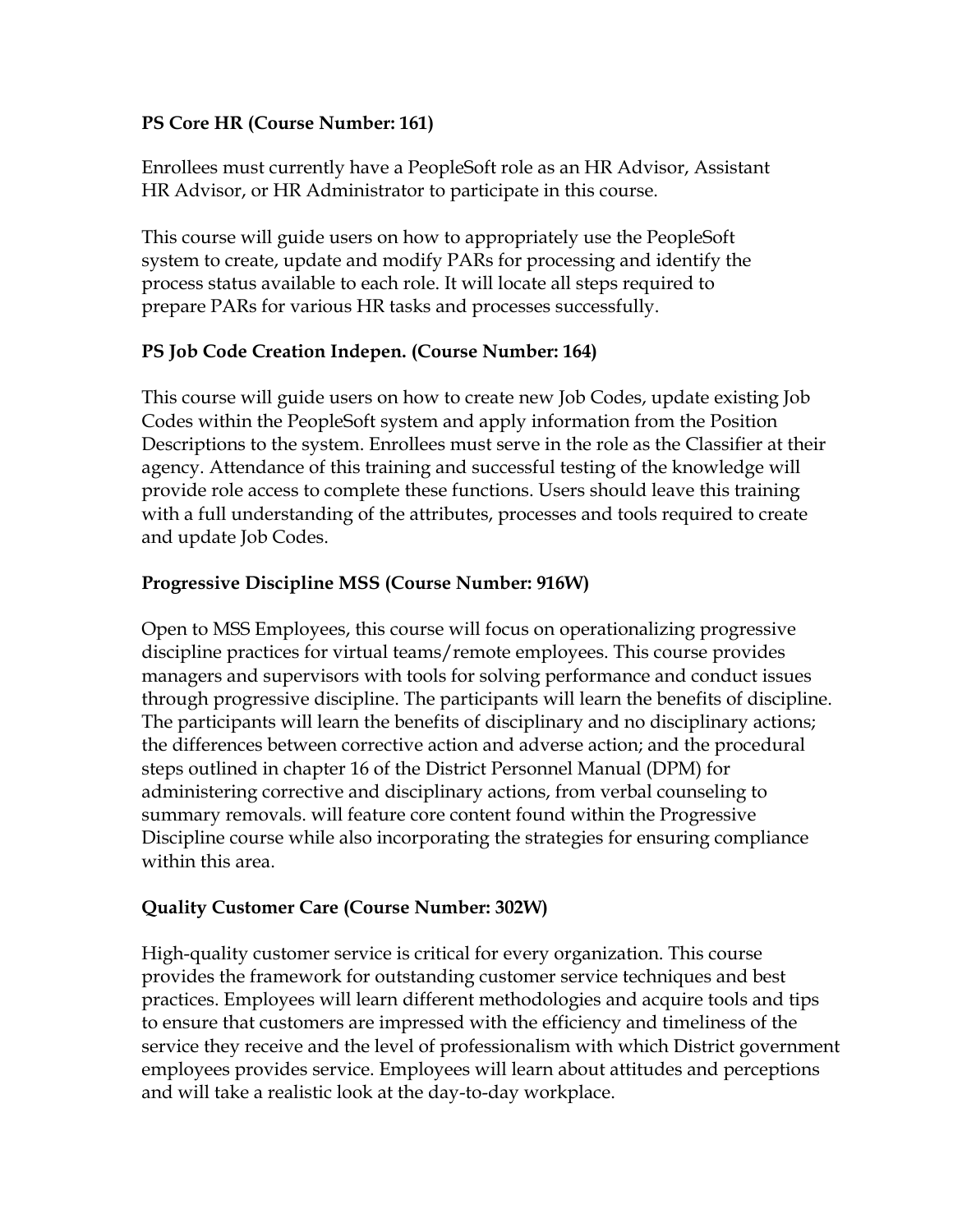## **Friday, May 13**

#### **Coaching Session: MSS & Lead EMP (Course Number: 525W)**

Designed for MSS and Lead Employees, this session focuses on best practice strategies for building inspiration and increasing motivation/engagement among teams. A host of creative and functional team building exercises will be shared as part of the course.

## **Monday, May 16**

## **Designated Employer Representative (DER) (Course Number: 943W)**

This training aims to educate the individuals designated by their agencies as the Designated Employee Representative (DER). This course will prepare the Designated Employee Representative (DER) to understand their role, their responsibilities, and perform his or her duties properly. All Designated Employee Representatives (DER) must know the drug and alcohol policy and serve as a drug and alcohol coordinator in their respective agency.

### **Tuesday, May 17**

### **Giving and Receiving Feedback (Course Number: 520W)**

Open to all employees, this session is designed to discuss the importance of feedback and the value of communication exchanges between managers and employees.

## **Giving/Receiving Feedback MSS (Course Number: 523W)**

Open to all MSS employees and Leads. This session is designed to discuss the importance of feedback and the value of communication exchanges between managers and employees.

#### **Taking Care of You: Self Care Practices (Course Number: 527)**

In this course, participants will define Self Care and identify the roles/responsibilities they hold that impede their Self Care practice. Participants will learn about different types of Self Care and analyze the connection between Self Care and stress. Participants will examine ways to integrate Self Care into their professional and personal lives. Throughout the course, participants will take part in a variety of Self Care techniques.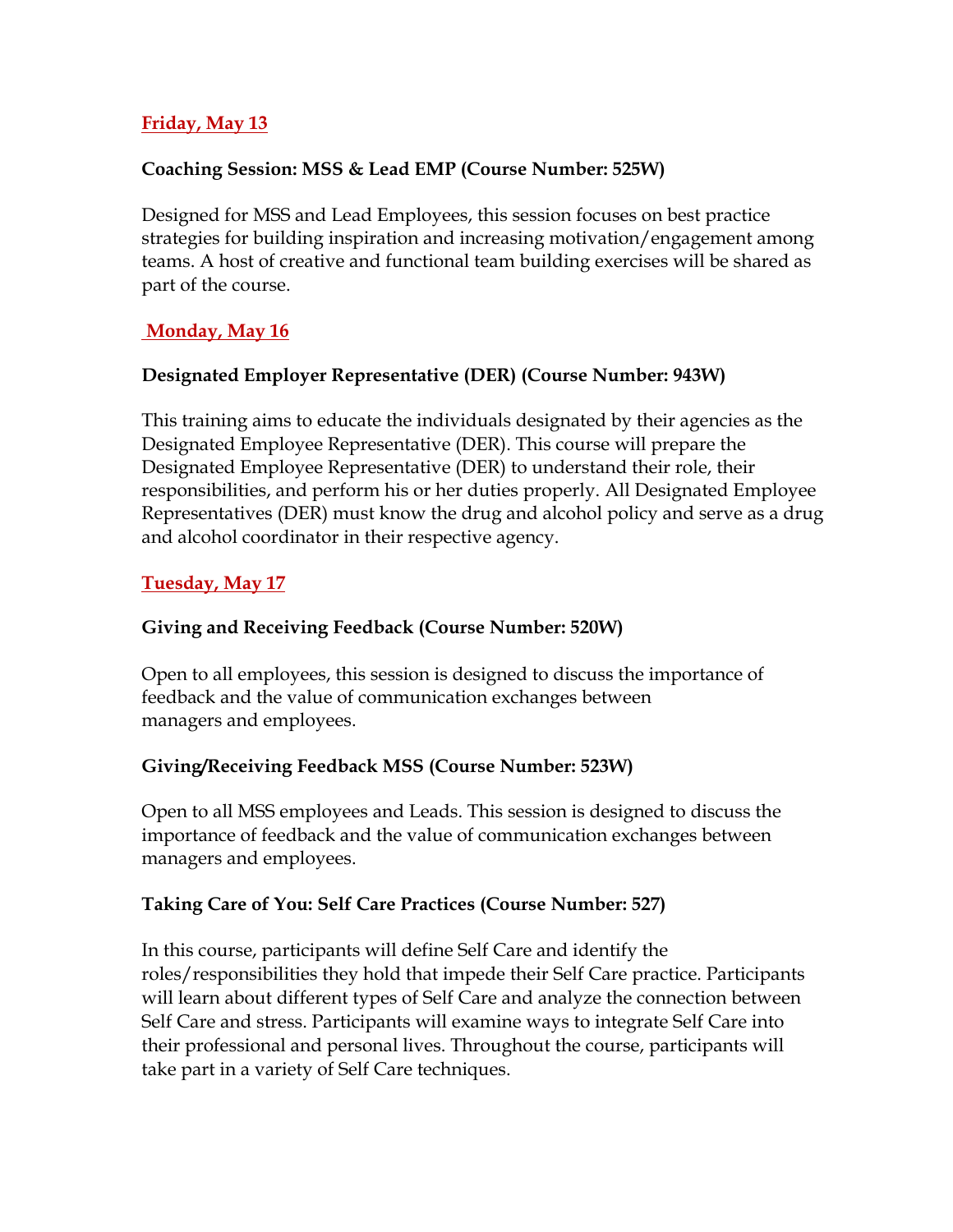## **Wednesday, May 18**

### **Grants Management: Request for Application Development (Course Number: CU601)**

This is a City University training course on how to Develop and Publish Requests for Applications is a course for all agency staff working in grantmaking. The course will teach participants all the components of a District-issued Request for Applications; how to write a comprehensive RFA; and the process for publishing an RFA in DC Government

## **Language Access (Course Number: 606W)**

Participants will receive information and resources in the area of communication and how to work with limited-English and non-English proficient populations of the district, an overview of the local statutes that mandate language access and details regarding what compliance requires within agencies and funded entities. As part of this course, personnel will also receive specific instructions and guidelines for customer service and how to use language line services.

## **Thursday, May 19**

## **City University Grants Management 101 (Course Number: 600W)**

This course provides an overview of the grant's management lifecycle and the scope of the grant-receiving and grantmaking processes for District government agencies. The course is designed for professionals who are new to grants management or seasoned professionals who require a refresher course on grants management in the district. This includes professionals with backgrounds in accounting, technology systems, program management, and all relevant areas of public service.

# **Managing Up (Course Number: 412W)**

Open to all employees, this session is focused on understanding the expectations of managers and necessary support systems needed to provide operational and functional support to our direct reports. To inspire individuals and teams while working in both virtual/non-virtual environments, this course will provide insightful tips for using a proactive approach to understanding your manager's priorities and critical needs.

## **Mindfulness/Managing Stress MSS (Course Number: 918W)**

This course will encourage and challenge Leaders to create time, space and a routine for self-care as a primary means of generating capacity for leadership in all the roles they occupy. You can't pour from an empty cup; this training is both a refill and respite. We'll create community so that we can, in turn, support trajectory.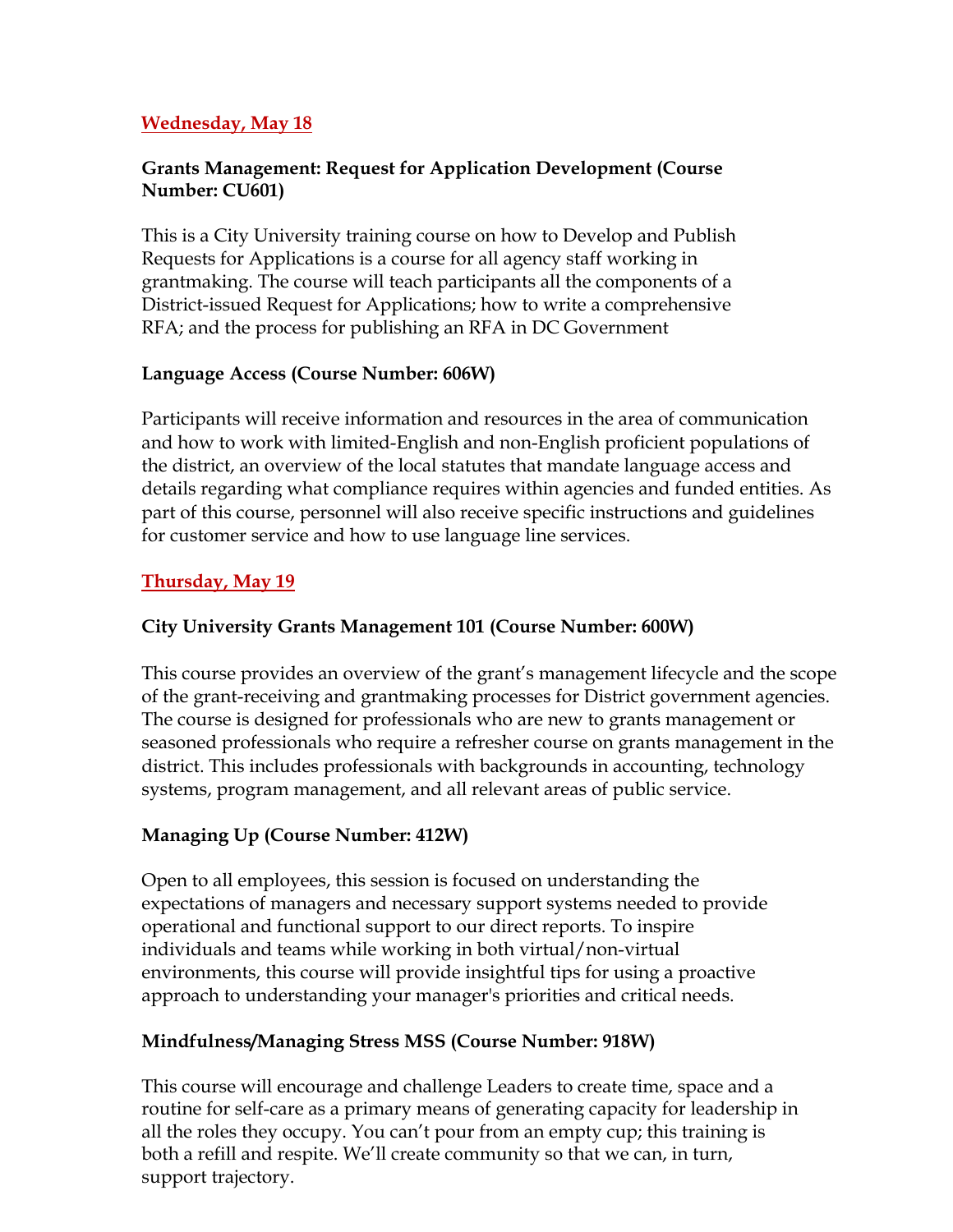#### **Monday, May 23**

### **Budgeting for Agency Ops MSS (Course Number: 930W)**

Incorporating Emotional Intelligence Concepts into the Hybrid Mindset. Designed for all employees, this course will focus on demonstrating the various adult emotional intelligence scales and how to best utilize these areas while working and supporting your team in a hybrid environment.

### **Tuesday, May 24**

### **Advancing Racial Equity: The Role of Government (Course Number: AE202)**

This training is designed to better equip District employees to identify and address issues of racial equity. The goal of the trainings is to increase staff's foundational knowledge of varying types of racism and the mechanism that have perpetuated racism, deepen discussions on dismantling race inequities, and build capacity in using racial equity tools that are essential to advancing race equity across departmental policies, programs, and practices - creating a fair and just District Government.

## **MBTI Myers-Briggs WebEx (Course Number: 403W)**

This course will provide a fundamental understanding of the various preferences displayed through the Myers-Briggs Type Personality Instrument. Come and learn more about the various personality types and various tools that introduce the assessment.

## **PS eRecruit (Course Number: 162)**

This course will guide users on how to create competitive and noncompetitive job postings in PeopleSoft, learn how to route candidates for employment consideration, navigate through the HR Approval process and much more. Enrollees must currently have a PeopleSoft role as an HR Advisor, Assistant HR Advisor or HR Administrator to participate in this course. Users will be provided the tools to navigate the eRecruit system and successfully execute the functions and tasks to be completed in eRecruit.

## **Reasonable Suspicion MSS (Course Number: 909W)**

The purpose of this training is to teach managers and supervisors to identify circumstances and indicators that may create reasonable suspicion that an employee is using or under the influence of alcohol or drugs, supporting the referral of an employee for testing. The district requires that managers and supervisors participate in reasonable suspicion training within 60 days of appointment to a supervisory position and at least once every two years.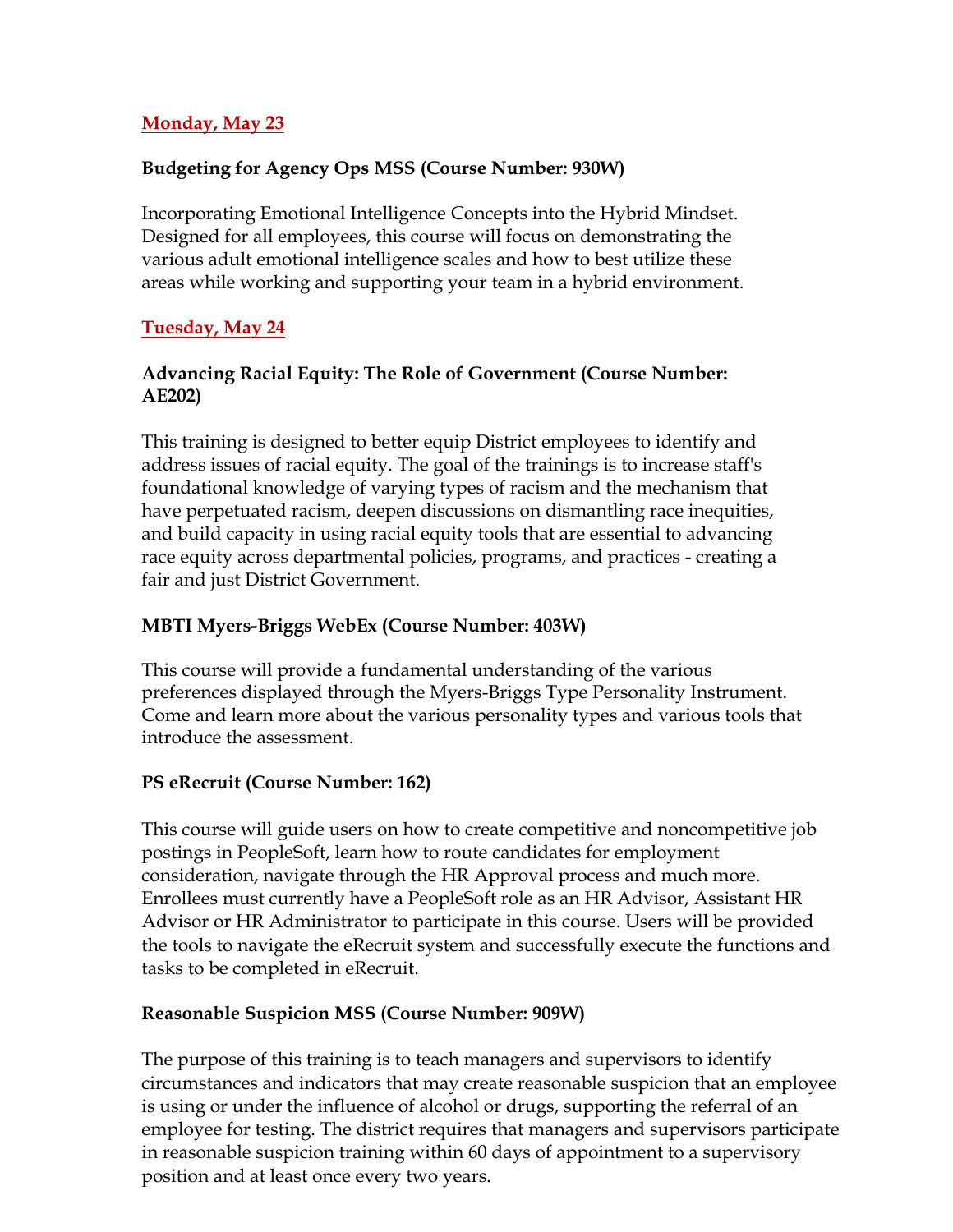# **Principles of Management for MSS (Course Number: 919W)**

Designed for MSS, this course introduces managers to the fundamental tenets of leadership and management. Participants will engage in key discussions around performance management, leading and motivating teams, and building strategies for organizational efficiency and success.

# **Virtual Communications Tips (Course Number: 914W)**

This course will feature ten best practice strategies for building strong and successful virtual communication and engagement within any organization. Current collaboration and technology tools will also be discussed allowing attendees to have an opportunity to share those current forms of communication that have helped increase engagement and maintain teamwork.

## **Wednesday, May 25**

# **PS Commitment Accounting (Course Number: 165)**

This course will guide users on the HR Manage Commitment Accounting business process, enabling employees to budget for payroll expenses and track actual payroll costs. Agency Fiscal Officers will be able to use the Manage Commitment Accounting business process to define the fiscal year:

Budgets, calculate earnings, fringe encumbrances, pre-encumbrances, post encumbrances to your general ledger, and post actual earnings and fringe amounts to your general ledger.

Officers will be shown how to access the budget information for both newly created positions and updates of existing positions and will be provided the steps for completing the funding approval. Enrollees must currently have a PeopleSoft role as an Agency Fiscal Officer.

Users will be able to demonstrate a complete knowledge base on the tasks required to be completed within Position Management.

Enrollees must currently have a PeopleSoft role as an HR Advisor, Assistant HR Advisor, HR Administrator, or Agency CFO to participate in this course.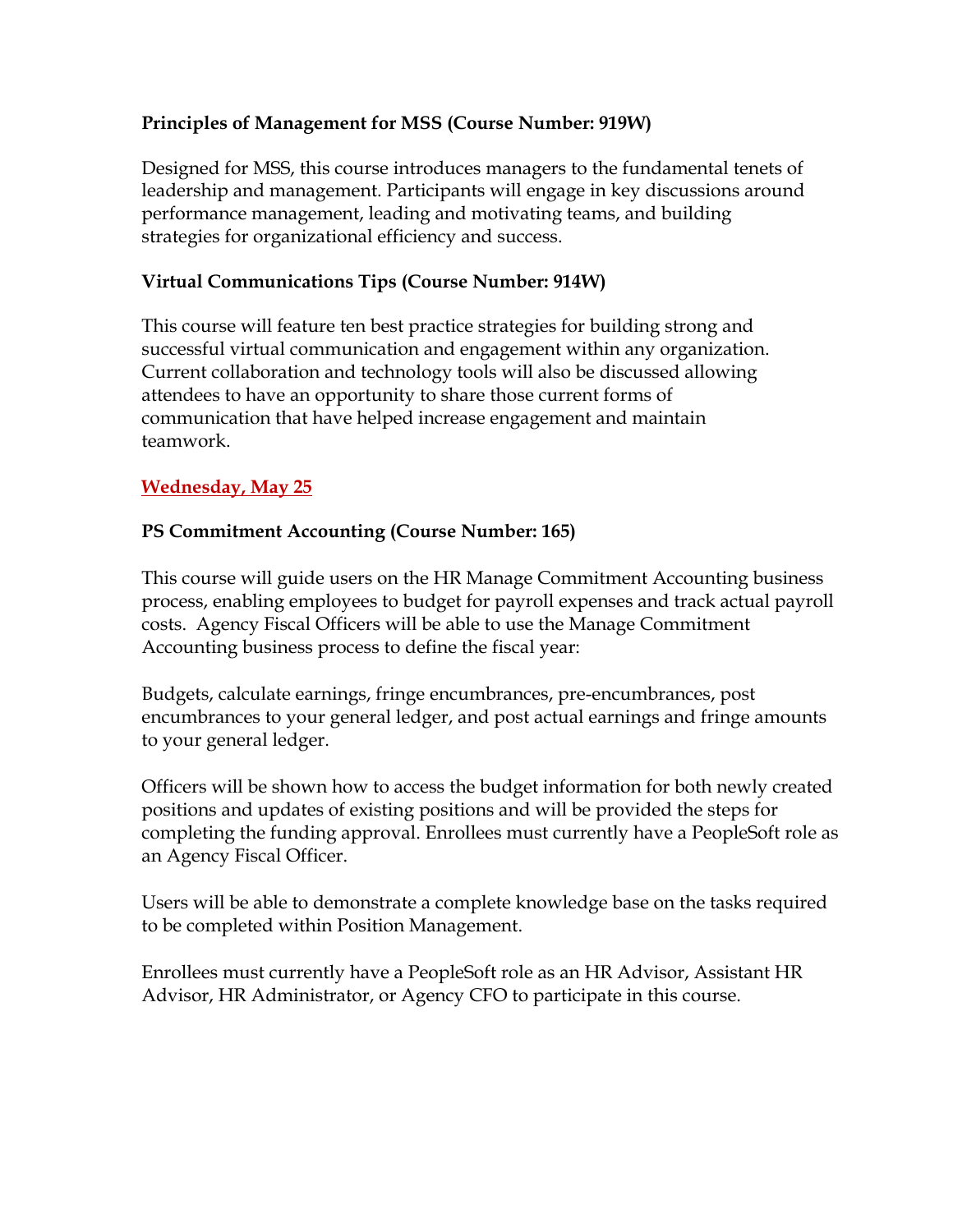# **Progressive Discipline MSS (Course Number: 916W)**

Open to MSS Employees, this course will focus on operationalizing progressive discipline practices for virtual teams/remote employees. This course provides managers and supervisors with tools for solving performance and conduct issues through progressive discipline. The participants will learn the benefits of discipline. The participants will learn the benefits of disciplinary and no disciplinary actions; the differences between corrective action and adverse action; and the procedural steps outlined in chapter 16 of the District Personnel Manual (DPM) for administering corrective and disciplinary actions, from verbal counseling to summary removals. will feature core content found within the Progressive Discipline course while also incorporating the strategies for ensuring compliance within this area.

# **Contracting & Procurement 101 (Course Number: CU400)**

This is a City University training course.

This course provides an overview of the grant's management lifecycle and the scope of the grant-receiving and grantmaking processes for District government agencies. The course is designed for professionals who are new to grants management or seasoned professionals who require a refresher course on grants management in the district. This includes professionals with backgrounds in accounting, technology systems, program management, and all relevant areas of public service.

## **Thursday, May 26**

# **PS Develop/Entering Questions (Course Number: 163)**

This course will guide users on how to create quality question sets and will aid on the appropriate way to upload the questions sets and apply the scoring for job postings. Enrollees must currently have a PeopleSoft role as an HR Advisor, Assistant HR Advisor or HR Administrator to participate in this course. Users will be provided with tips and tricks to searching within PeopleSoft for existing question sets and will be provided insight and suggestions in developing questions that will attract qualified candidates for job postings.

## **PS Reports/Query (Course Number: 166)**

This course will guide users' tips and tricks on how to run and schedule reports in PeopleSoft. Users will receive the commonly used reports and queries for WGI's, Leave, Time Reporting, FMLA, PFL, and more. Enrollees must currently be in an HR professional position/role.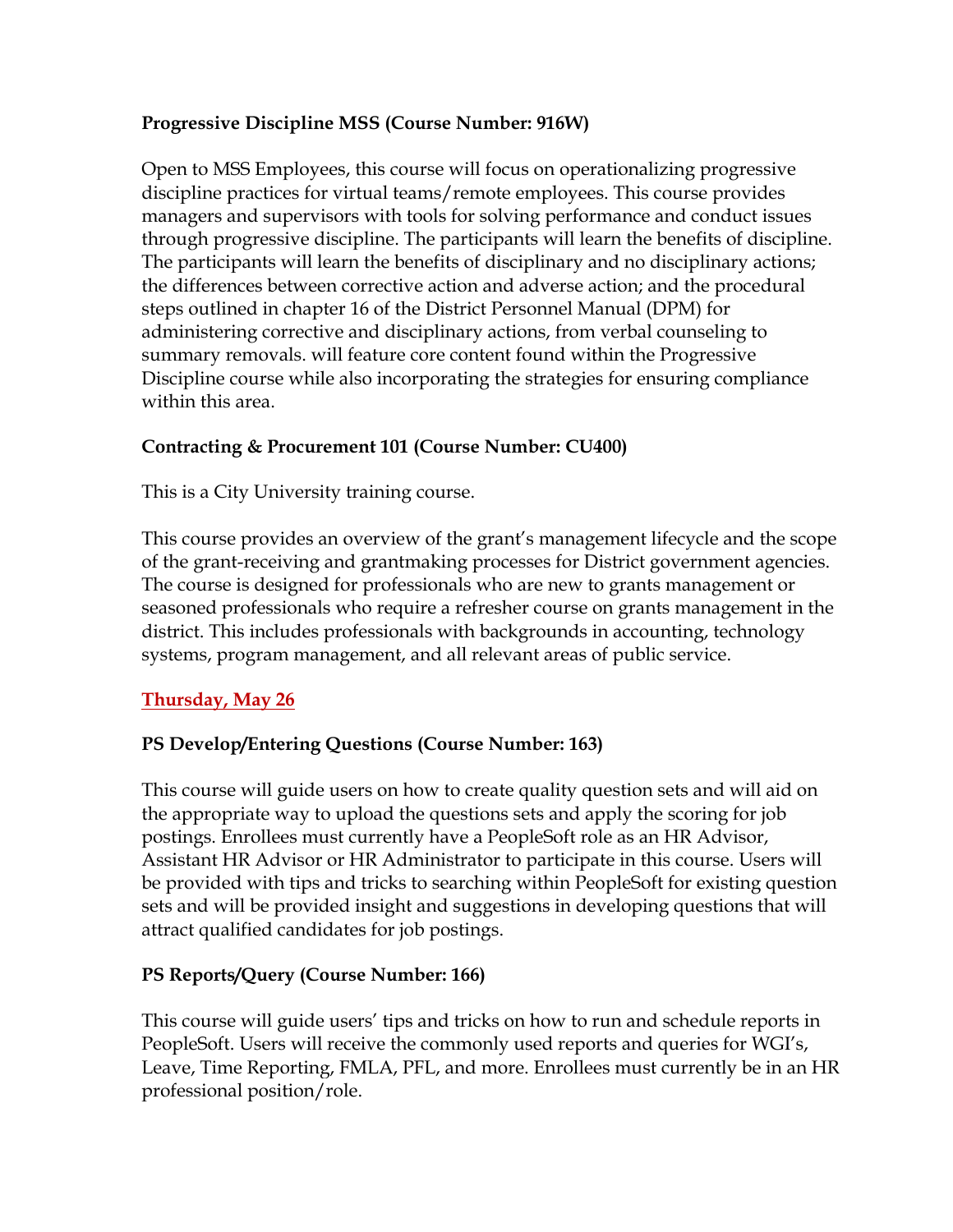## **3T/Instructual System Designer (Course Number: 404W)**

This Course will provide an overview of the most critical skills for instructional designers, trainers, and/or facilitators. From identifying various learning approaches to designing a curriculum, participants will learn strategies around building effective presentations, presentation skills, and audience engagement within the virtual/in-person classroom.

# **Friday, May 27**

## **Coaching Session: MSS & Lead EMP (Course Number: 525W)**

Designed for MSS and Lead Employees, this session focuses on best practice strategies for building inspiration and increasing motivation/engagement among teams. A host of creative and functional team building exercises will be shared as part of the course.

# **Tuesday, May 31**

# **Quality Customer Care (Course Number: 302W)**

High-quality customer service is critical for every organization. This course provides the framework for outstanding customer service techniques and best practices. Employees will learn different methodologies and acquire tools and tips to ensure that customers are impressed with the efficiency and timeliness of the service they receive and the level of professionalism with which District government employees provides service. Employees will learn about attitudes and perceptions and will take a realistic look at the day-to-day workplace.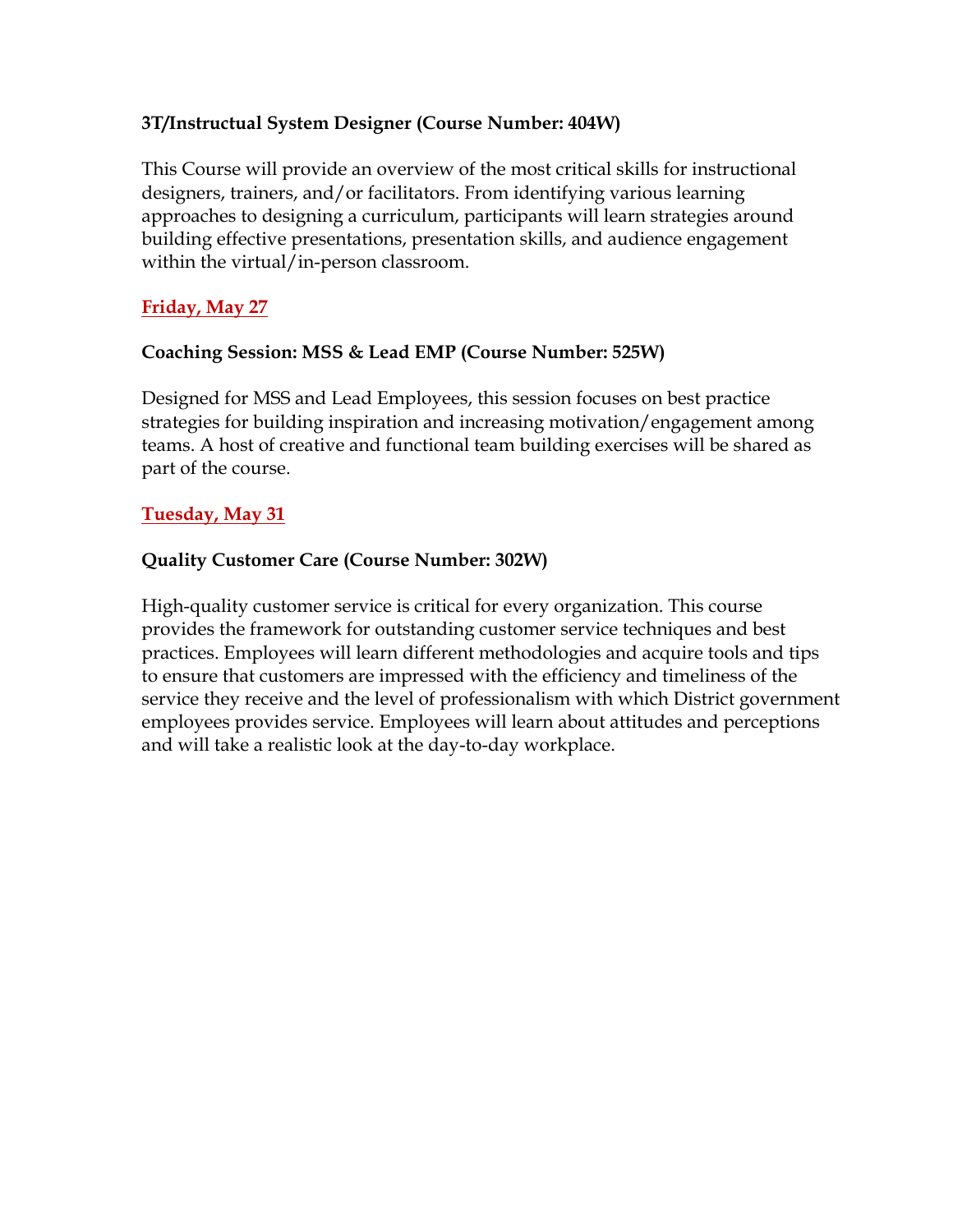Peoplesoft's Training Registration Guide

# **QUESTION: HOW DO I ACCESS TRAINING COURSES?**

**Step 1**: Log into Peoplesoft's ESS portal utilizing your dc.gov credentials. \***If you've forgotten your password, please select "Forgot Password" to receive an autogenerated password.**

| <b>District Spotlight News</b> |          | Sign In                                                                                                                                                                                                                                                                                            | $\!\times\!$<br><b>Service Portal!</b>               |
|--------------------------------|----------|----------------------------------------------------------------------------------------------------------------------------------------------------------------------------------------------------------------------------------------------------------------------------------------------------|------------------------------------------------------|
|                                | User ID  | User ID<br>Password                                                                                                                                                                                                                                                                                | ur personal details, submit a<br>ind leave balances. |
| Sign In                        | Password | Sign In<br><b>Forgot Password?</b>                                                                                                                                                                                                                                                                 | <b>Understanding My P</b>                            |
|                                |          | By signing in you agree to acknowledge that the records<br>management, privacy of records, and information security<br>regulations contained in Chapter 31A of the District Personnel<br>Manual at: http://dchr.dc.gov/node/216642 have been made<br>available to me for review and consideration. |                                                      |

**Step 2**: Select "**Request Training**" from the landing page. Training can be found by navigation to

Navigator → Self Service → Learning and Development → Request → Training Enrollment